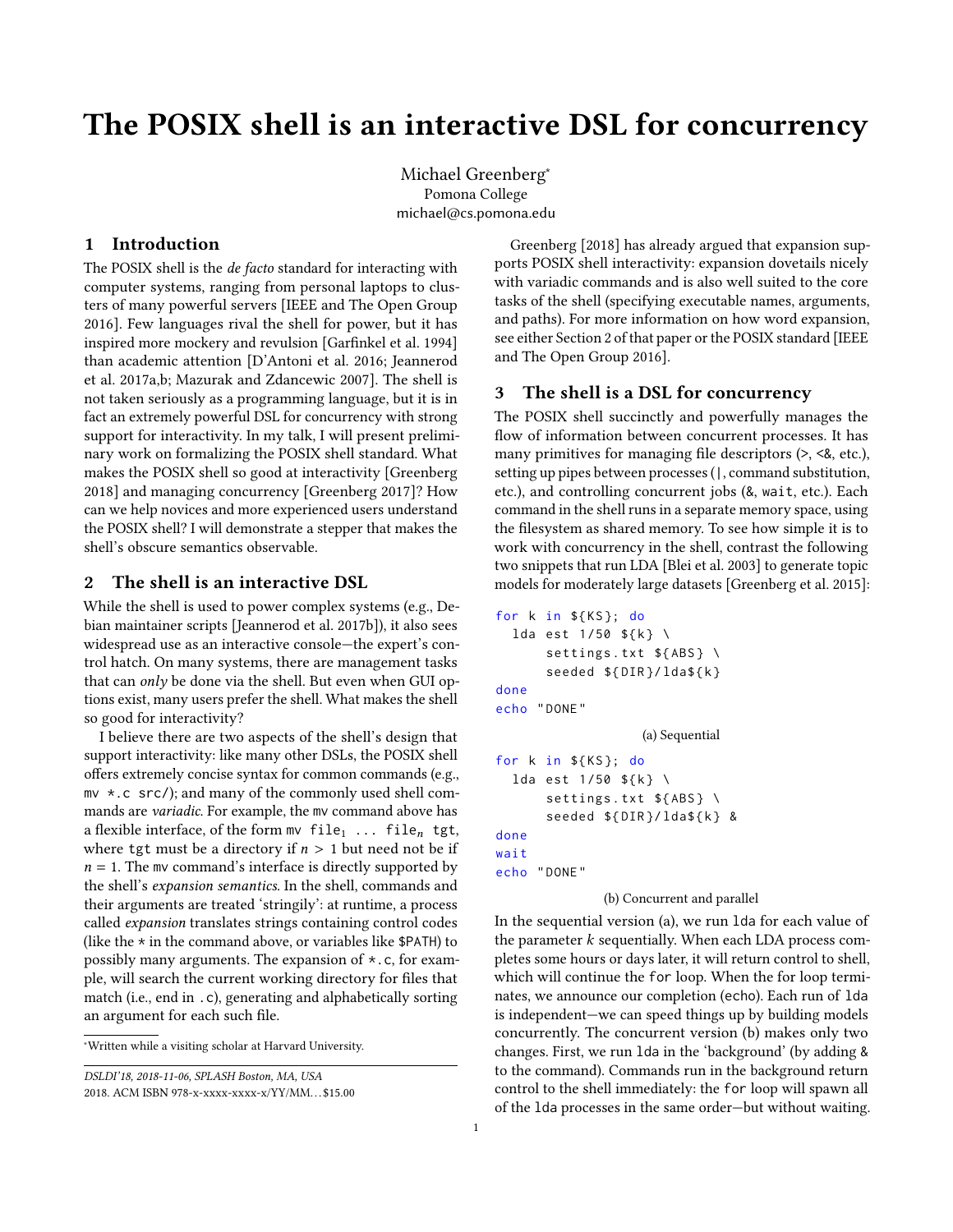<span id="page-1-6"></span>

| Shell expansion step-by-step<br>operating system environment. | Wondering why the POSIX shell behaves the way it does? We can expand and evaluate shell code according to the POSIX standard. You can symbolically configure your shell and |                                 |                           |  |
|---------------------------------------------------------------|-----------------------------------------------------------------------------------------------------------------------------------------------------------------------------|---------------------------------|---------------------------|--|
| Shell code to expand                                          |                                                                                                                                                                             |                                 |                           |  |
| echo $$(x=5)$ $$((x+1))$                                      |                                                                                                                                                                             | Legend                          |                           |  |
|                                                               |                                                                                                                                                                             | unexpanded words                | initial state             |  |
|                                                               |                                                                                                                                                                             | expanded words                  | before field splitting    |  |
|                                                               |                                                                                                                                                                             | ------------<br>temporary field | before pathname expansion |  |
|                                                               |                                                                                                                                                                             | fully expanded field            | final state               |  |
| Environment                                                   | <b>Home directories</b>                                                                                                                                                     |                                 |                           |  |
| {"PATH": "/usr/bin", "HOME": "/Users/mgree"}                  | {"mgree": "/Users/mgree", "root": "/var/root"}                                                                                                                              |                                 |                           |  |
| <b>Expand shell code</b><br>$\mathscr{F}$<br>Clear results    |                                                                                                                                                                             |                                 |                           |  |

(a) Entering a program to step

| $\bullet$<br>/Users/mgree<br>/usr/bin<br>5<br>Simple commmand: argument expansion step > Arithmetic expansion: computed arithmetic result > S3 Field splitting<br>echo 5 6<br>Value<br>Variable<br>Ŷ.<br>$\bullet$<br><b>HOME</b><br>/Users/mgree<br>PATH<br>/usr/bin<br>5<br>$\mathbf x$<br>Simple commmand: argument expansion step > Field splitting > Ei Pathname expansion<br>echo 22<br>Value<br>÷,<br>$\bullet$<br>HOME<br>/Users/maree<br><b>PATH</b><br>/usr/bin<br>5<br>$\mathbf{x}$<br>Simple commmand: argument expansion step > Pathname expansion > 99 Quote removal<br>echo S<br>Value<br>Ŷ.<br>$\bullet$<br><b>HOME</b><br>/Users/mgree<br>PATH<br>/usr/bin<br>5<br>x<br>Simple commmand: arguments fully expanded<br>etho.5.6 | --------                  | -     |  |
|------------------------------------------------------------------------------------------------------------------------------------------------------------------------------------------------------------------------------------------------------------------------------------------------------------------------------------------------------------------------------------------------------------------------------------------------------------------------------------------------------------------------------------------------------------------------------------------------------------------------------------------------------------------------------------------------------------------------------------------------|---------------------------|-------|--|
|                                                                                                                                                                                                                                                                                                                                                                                                                                                                                                                                                                                                                                                                                                                                                | ż.                        |       |  |
|                                                                                                                                                                                                                                                                                                                                                                                                                                                                                                                                                                                                                                                                                                                                                | HOME                      |       |  |
|                                                                                                                                                                                                                                                                                                                                                                                                                                                                                                                                                                                                                                                                                                                                                | PATH                      |       |  |
|                                                                                                                                                                                                                                                                                                                                                                                                                                                                                                                                                                                                                                                                                                                                                | $\boldsymbol{\mathsf{x}}$ |       |  |
|                                                                                                                                                                                                                                                                                                                                                                                                                                                                                                                                                                                                                                                                                                                                                |                           |       |  |
|                                                                                                                                                                                                                                                                                                                                                                                                                                                                                                                                                                                                                                                                                                                                                |                           |       |  |
|                                                                                                                                                                                                                                                                                                                                                                                                                                                                                                                                                                                                                                                                                                                                                |                           |       |  |
|                                                                                                                                                                                                                                                                                                                                                                                                                                                                                                                                                                                                                                                                                                                                                |                           |       |  |
|                                                                                                                                                                                                                                                                                                                                                                                                                                                                                                                                                                                                                                                                                                                                                |                           |       |  |
|                                                                                                                                                                                                                                                                                                                                                                                                                                                                                                                                                                                                                                                                                                                                                |                           |       |  |
|                                                                                                                                                                                                                                                                                                                                                                                                                                                                                                                                                                                                                                                                                                                                                |                           |       |  |
|                                                                                                                                                                                                                                                                                                                                                                                                                                                                                                                                                                                                                                                                                                                                                |                           |       |  |
|                                                                                                                                                                                                                                                                                                                                                                                                                                                                                                                                                                                                                                                                                                                                                |                           |       |  |
|                                                                                                                                                                                                                                                                                                                                                                                                                                                                                                                                                                                                                                                                                                                                                |                           |       |  |
|                                                                                                                                                                                                                                                                                                                                                                                                                                                                                                                                                                                                                                                                                                                                                |                           |       |  |
|                                                                                                                                                                                                                                                                                                                                                                                                                                                                                                                                                                                                                                                                                                                                                |                           |       |  |
|                                                                                                                                                                                                                                                                                                                                                                                                                                                                                                                                                                                                                                                                                                                                                |                           |       |  |
|                                                                                                                                                                                                                                                                                                                                                                                                                                                                                                                                                                                                                                                                                                                                                |                           |       |  |
|                                                                                                                                                                                                                                                                                                                                                                                                                                                                                                                                                                                                                                                                                                                                                |                           |       |  |
|                                                                                                                                                                                                                                                                                                                                                                                                                                                                                                                                                                                                                                                                                                                                                |                           |       |  |
|                                                                                                                                                                                                                                                                                                                                                                                                                                                                                                                                                                                                                                                                                                                                                |                           |       |  |
|                                                                                                                                                                                                                                                                                                                                                                                                                                                                                                                                                                                                                                                                                                                                                |                           |       |  |
|                                                                                                                                                                                                                                                                                                                                                                                                                                                                                                                                                                                                                                                                                                                                                |                           |       |  |
|                                                                                                                                                                                                                                                                                                                                                                                                                                                                                                                                                                                                                                                                                                                                                |                           |       |  |
|                                                                                                                                                                                                                                                                                                                                                                                                                                                                                                                                                                                                                                                                                                                                                |                           |       |  |
|                                                                                                                                                                                                                                                                                                                                                                                                                                                                                                                                                                                                                                                                                                                                                |                           |       |  |
|                                                                                                                                                                                                                                                                                                                                                                                                                                                                                                                                                                                                                                                                                                                                                |                           |       |  |
|                                                                                                                                                                                                                                                                                                                                                                                                                                                                                                                                                                                                                                                                                                                                                |                           |       |  |
|                                                                                                                                                                                                                                                                                                                                                                                                                                                                                                                                                                                                                                                                                                                                                |                           |       |  |
|                                                                                                                                                                                                                                                                                                                                                                                                                                                                                                                                                                                                                                                                                                                                                |                           |       |  |
|                                                                                                                                                                                                                                                                                                                                                                                                                                                                                                                                                                                                                                                                                                                                                | Variable                  | Value |  |



Figure 1. The POSIX shell stepper in action

We then use the built-in wait utility to have the shell wait for all of its background processes to terminate. In concurrency terminology, we've just used fork/join parallelism: the & is a "fork" and wait is a "join". The speedup from building the models in parallel and concurrently on a multicore machine are appreciable—nearly linear. Beyond the speedup, parallelizing the sequential code is simple—the Levenshtein distance between the two snippets is 7.

## 4 A stepper for the shell

I have built a web-based stepper that uses a mechanized semantics of the POSIX shell to visualize the various stages of expansion and evaluation (interface samples in Figure [1\)](#page-1-6). It is a from-scratch small-step operational semantics written in the Lem language [\[Mulligan et al.](#page-2-4) [2014\]](#page-2-4). The implementation uses type classes to abstract over operating system features like reading and writing to file descriptors or calls to execve: the stepper uses a symbolic implementation of OS features; a separate concrete implementation makes real system calls and yields a working shell with identical logic to the symbolic one.

Even experienced shell users can be confused by the POSIX shell's semantics, particularly by field splitting, a late step in expansion that breaks apart the result of earlier stages into a command's arguments. [Mazurak and Zdancewic](#page-2-3) [\[2007\]](#page-2-3)'s analysis focused on finding errors where field splitting produces too many or too few fields. [Greenberg](#page-1-2) [\[2018\]](#page-1-2) gives an example showing that "field splitting can be controlled at use sites but not at definition sites" (Section 2). Here is another example of field splitting's trickiness: suppose we are in a directory with two files, a and b and we want to move these files to another directory, ../other\_dir. In typing out the command  $mv *$ ../other\_dir, our finger slips and we hit enter before we type the target directory, running the command mv \*. What happens? An intuitive mental model of the shell might expect an error: after all, \* means "all files" and we never specified a destination. Without a destination, mv doesn't know what to do, and should produce an error. Unfortunately, that's not what happens. In fact, the shell expands \* to the two files present, a and b, in that order. Field splitting produces two arguments to mv: first a and then b. That is, we run mv a b, overwriting b irrevocably with the contents of a.

My stepper will allow both novices and experienced shell users to observe and understand the shell's expansion behavior. With some more work, it could also do a good job showing the concurrent aspects. (The current rendering engine treats subshells and background processes opaquely, but this is a property of the JavaScript display, not operational semantics themselves.) I conjecture it will be a useful teaching tool. I plan to demonstrate the tool at the workshop and hope to receive feedback.

## Acknowledgments

Austin J. Blatt worked on many parts of the stepper and helped inform my thoughts on the shell.

## References

- <span id="page-1-4"></span>David M. Blei, Andrew Y. Ng, and Michael I. Jordan. 2003. Latent Dirichlet Allocation. J. Mach. Learn. Res. 3 (March 2003), 993–1022. [http://dl.acm.](http://dl.acm.org/citation.cfm?id=944919.944937) [org/citation.cfm?id=944919.944937](http://dl.acm.org/citation.cfm?id=944919.944937)
- <span id="page-1-1"></span>Loris D'Antoni, Rishabh Singh, and Michael Vaughn. 2016. NoFAQ: Synthesizing Command Repairs from Examples. CoRR abs/1608.08219 (2016). <http://arxiv.org/abs/1608.08219>
- <span id="page-1-0"></span>Simson Garfinkel, Daniel Weise (Ed.), and Steven Strassman (Ed.). 1994. The UNIX Hater's Handbook. IDG Books Worldwide, Inc., San Mateo, CA, USA.
- <span id="page-1-3"></span>Michael Greenberg. 2017. Understanding the POSIX Shell as a Programming Language. OBT.
- <span id="page-1-2"></span>Michael Greenberg. 2018. Word expansion supports POSIX shell interactivity. In Programming Companion (presented at Programming eXperience (PX)). ACM. <https://doi.org/10.1145/3191697.3214336>
- <span id="page-1-5"></span>Michael Greenberg, Kathleen Fisher, and David Walker. 2015. Tracking the Flow of Ideas through the Programming Languages Literature. In SNAPL (Leibniz International Proceedings in Informatics (LIPIcs)), Thomas Ball, Rastislav Bodik, Shriram Krishnamurthi, Benjamin S. Lerner, and Greg Morrisett (Eds.), Vol. 32. Schloss Dagstuhl–Leibniz-Zentrum für Informatik, 140–155. <https://doi.org/10.4230/LIPIcs.SNAPL.2015.140>